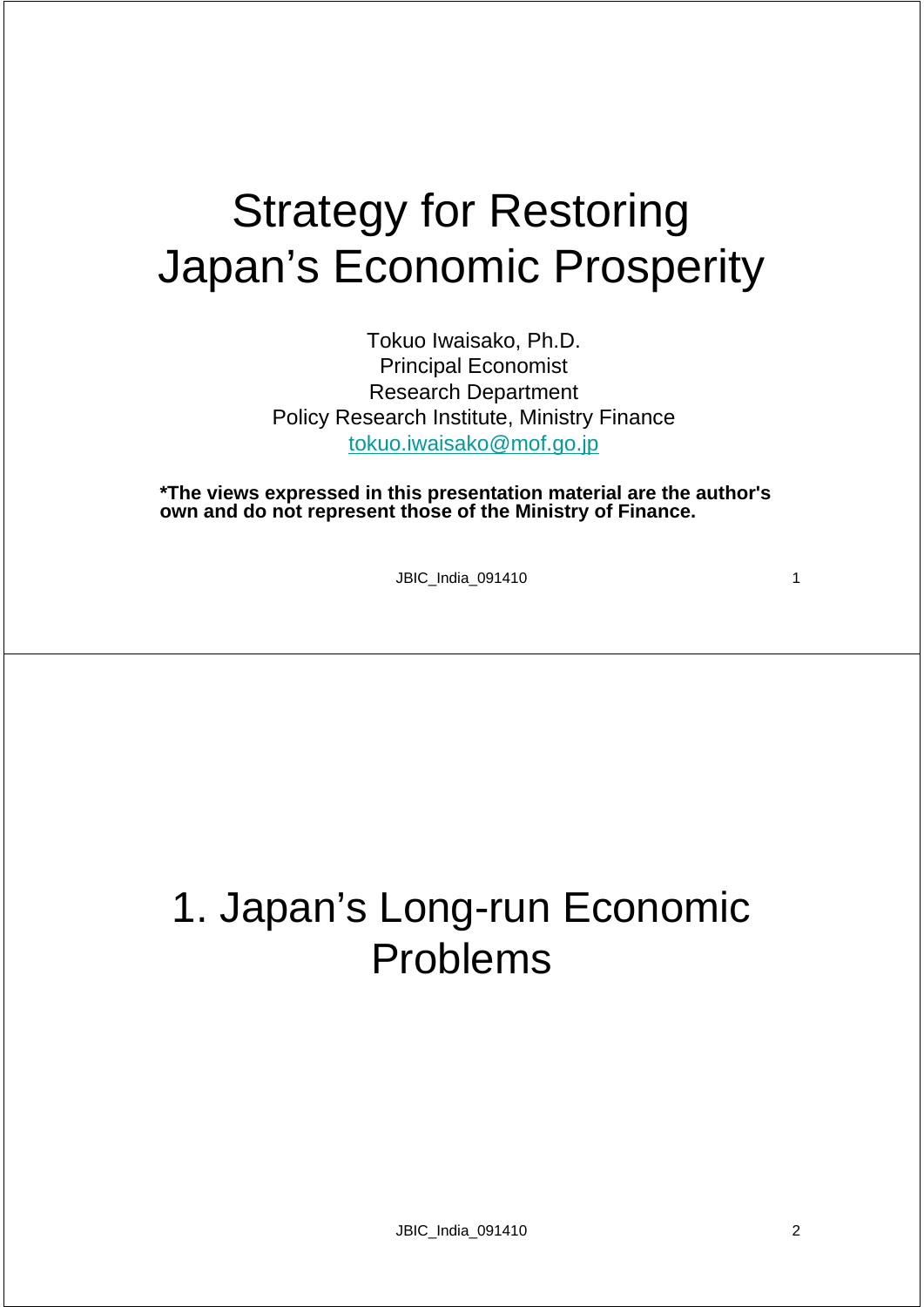# Japan's long-run economic policy goals

- Restoring "normal" economic growth
- Adjustments to the aging process of Japanese society.

JBIC\_India\_091410 3

# Restoring economic growth

- Problem Japan has been suffering since early 90s ---"lost two decades."
- Structural reform to enhance productivity growth
	- More efficient industrial structure and resource allocation .
	- Better corporate governance
	- Enhancing R&D activities
- Improving Human capital
	- Reform of educational system
		- International competitiveness of higher education.
		- Language education.
	- Global managers vs. Galápagos managers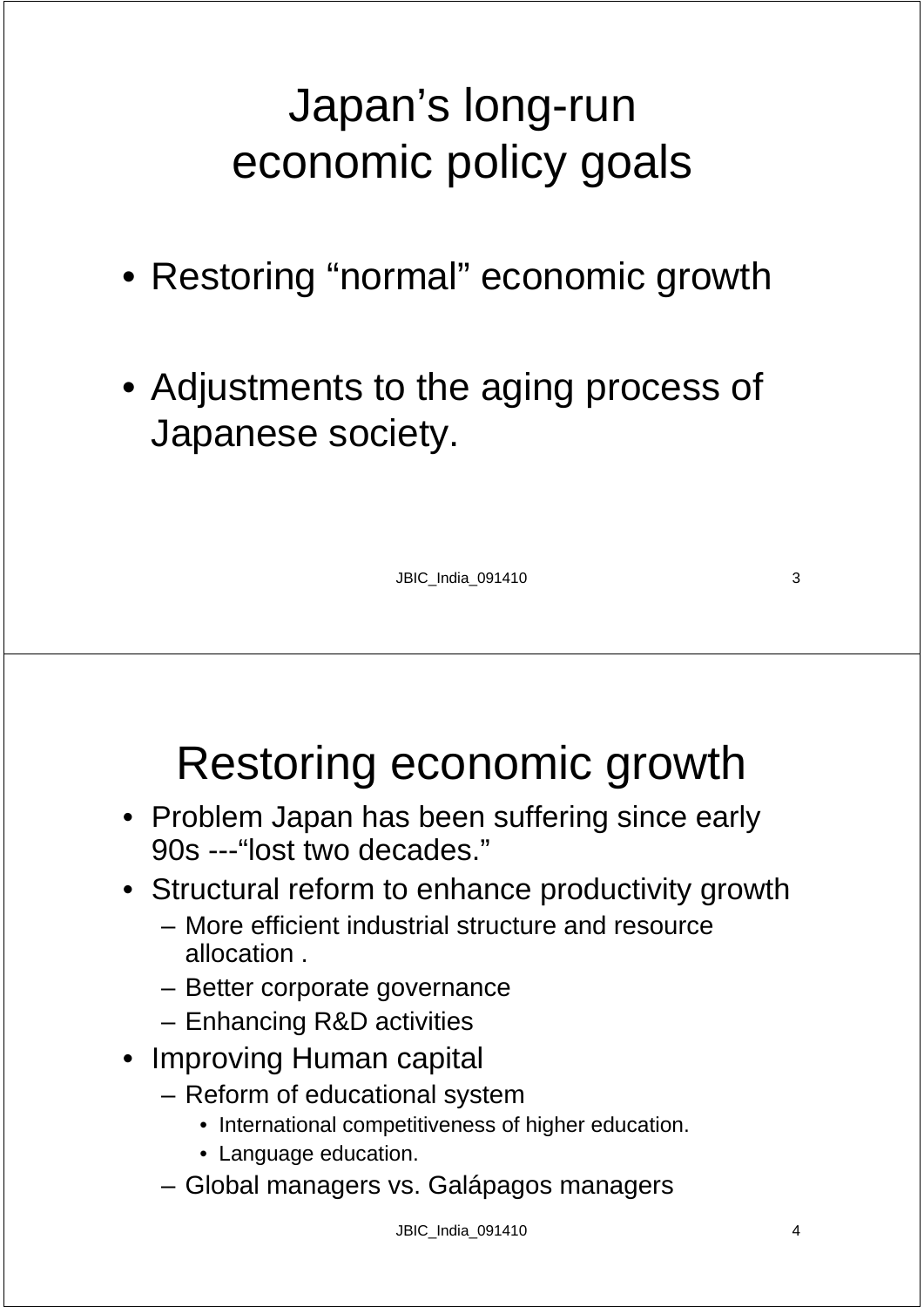

# Aging economy

- The problem Japan started to face in 21<sup>st</sup> century.
- Sustainability problems
	- Fiscal sustainability (high debt/GDP)
	- Social security and pension reform
- Microeconomic reforms
	- Medical system reform
	- Decrease of population and rapid aging in local areas
		- Geographical allocation of hospitals, schools, transportations, housing, and etc.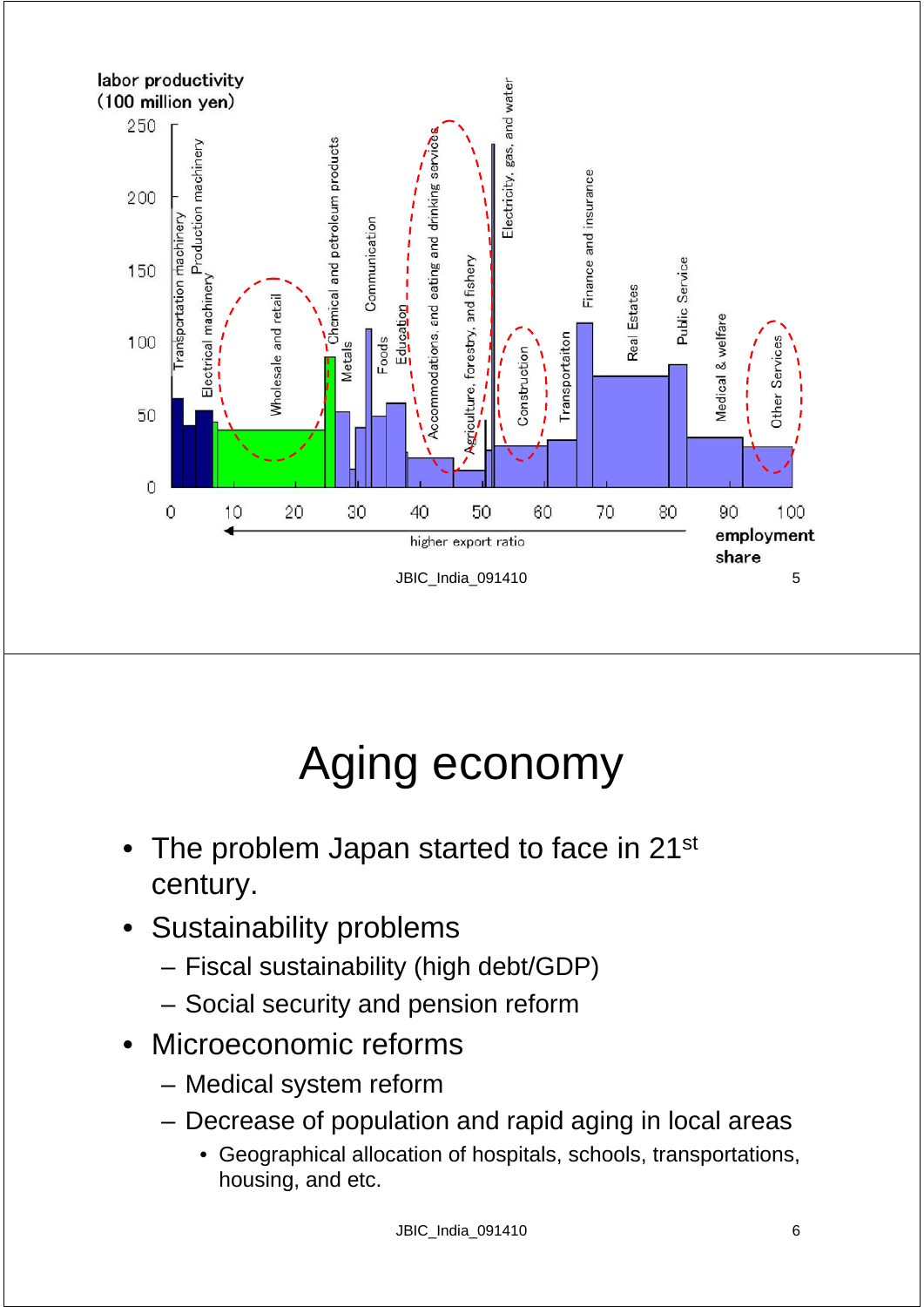# 2. Political economy of the delayed economic reform

JBIC\_India\_091410 7

#### Recent Japanese administrations

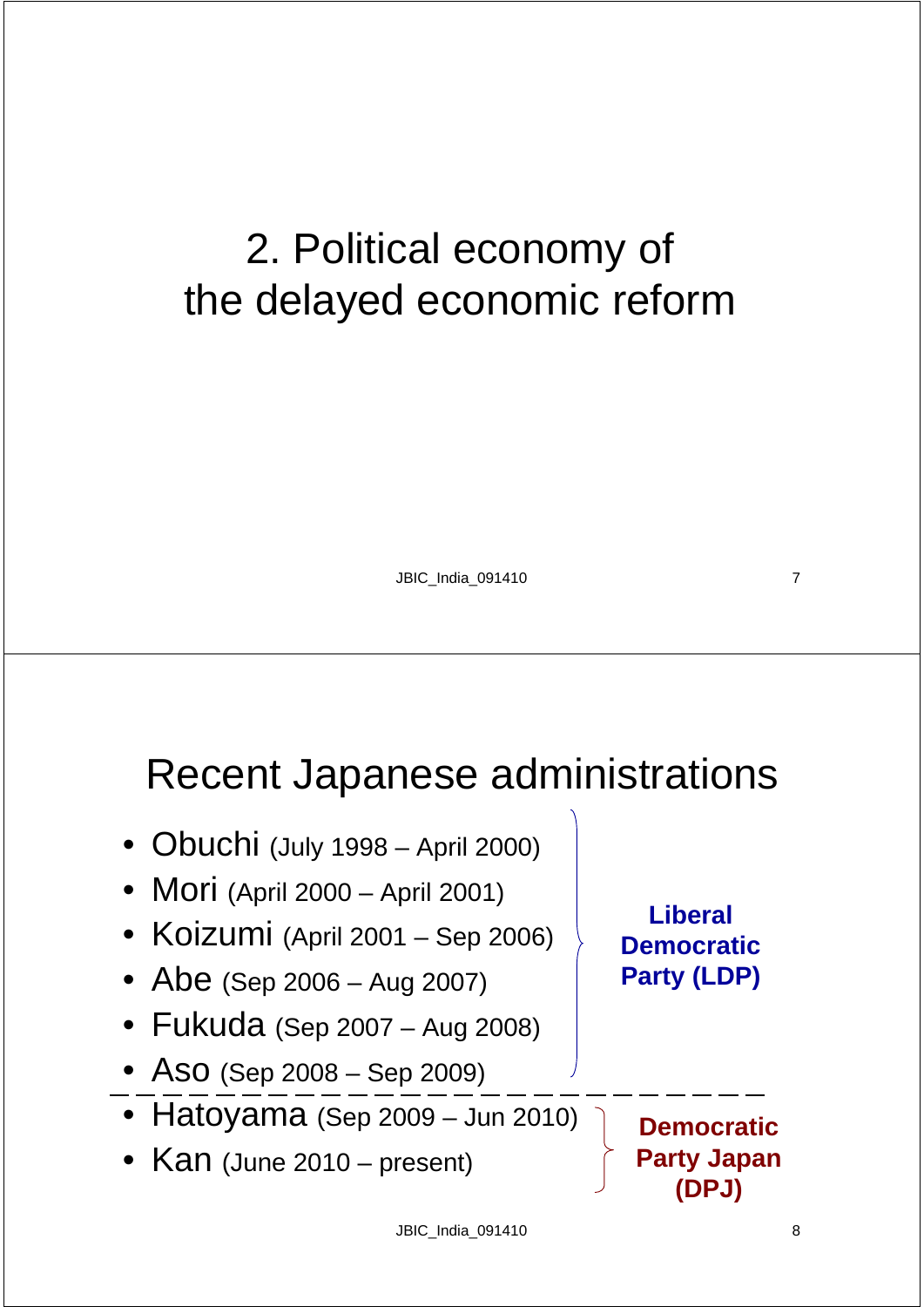### Old LDP administrations (~2001)

- Rapid fiscal expansion (perhaps unavoidable) in response to the severe recession in late 1990s caused by Asian currency crisis and especially by domestic banking crisis.
- Old LDP type government expenditures
	- E.g. Large construction projects (dams and highways) in local areas.

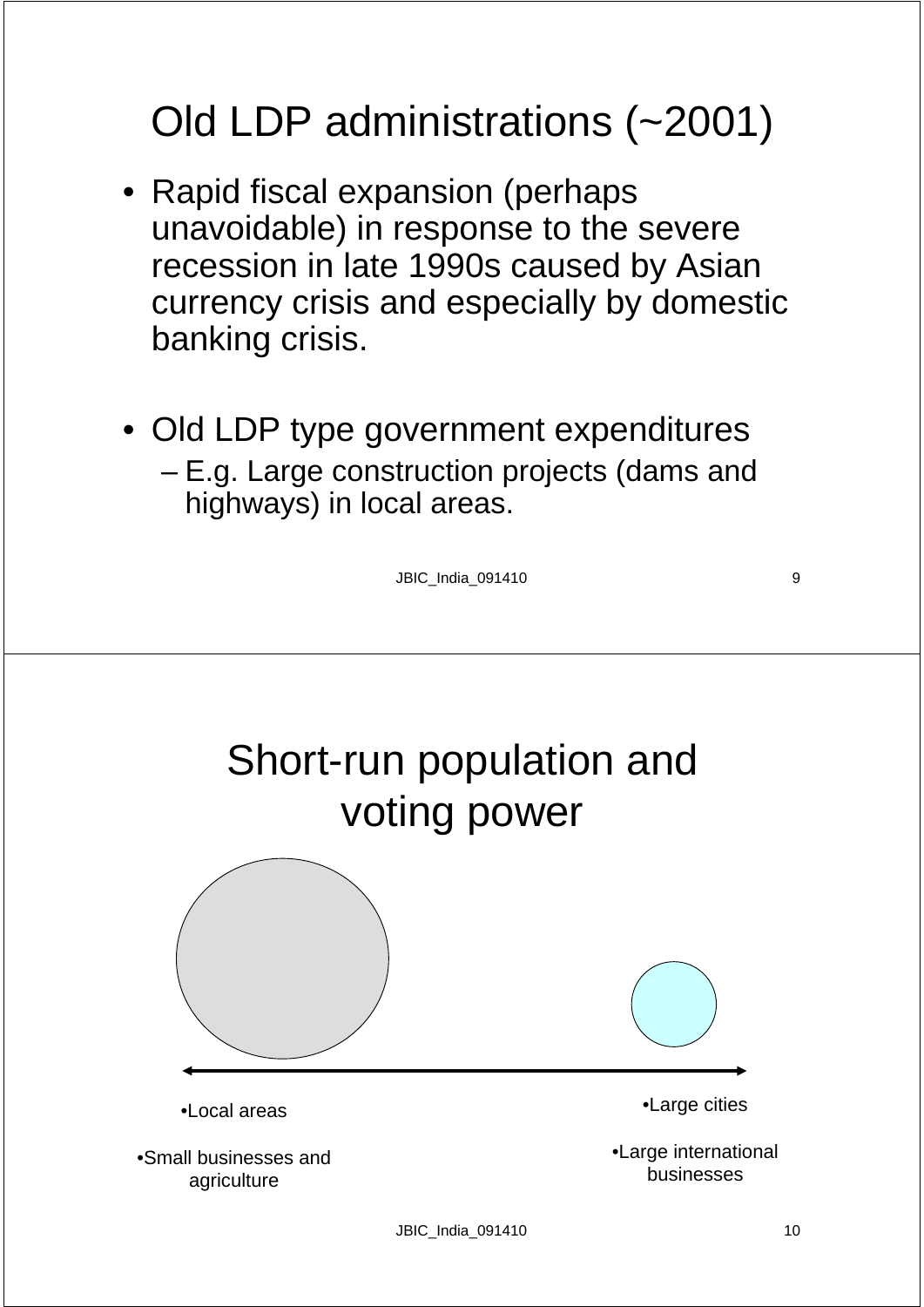### In the long-run, population and economic power will shift

- From local areas to large cities.
- From domestic small businesses to large international businesses.
- So in the long-run, productivity growth will be restored.
- But, can we wait for such a natural transition process?
	- Deteriorating fiscal situation
	- Serious damages to human capital
		- Unemployed young workers

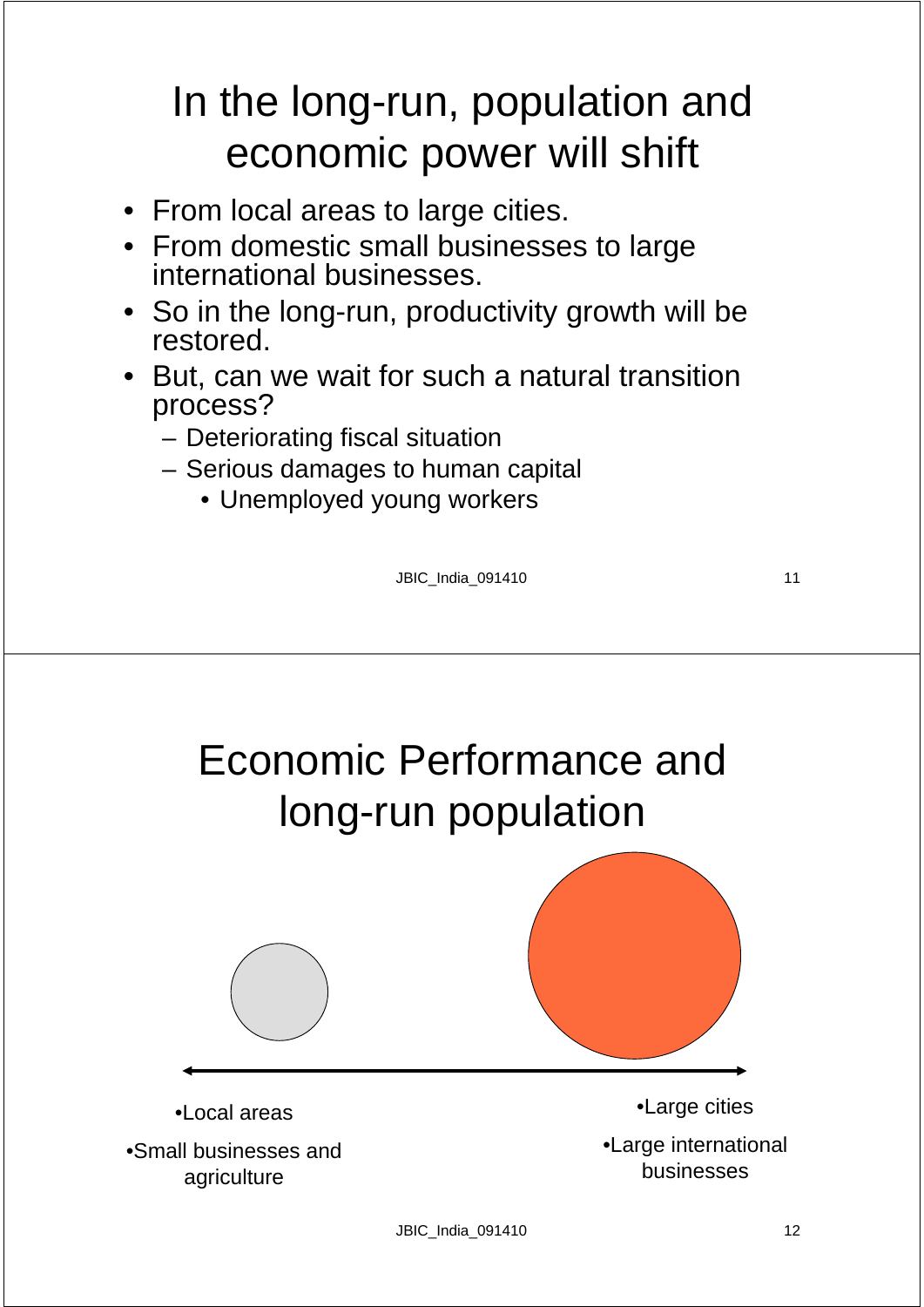#### Delayed structural reforms

- Inequality in electoral system
	- Number of per capita representatives is larger in local areas.
	- Max/Min ratios are 2.3 in lower house; 4.9 in upper house
	- Retired old voters have more time and incentives to go to election than young working voters.
- Old business model of government spending has lost its effectiveness recently.
	- The government spending multiplier has dropped significantly since mid to late 1990s.

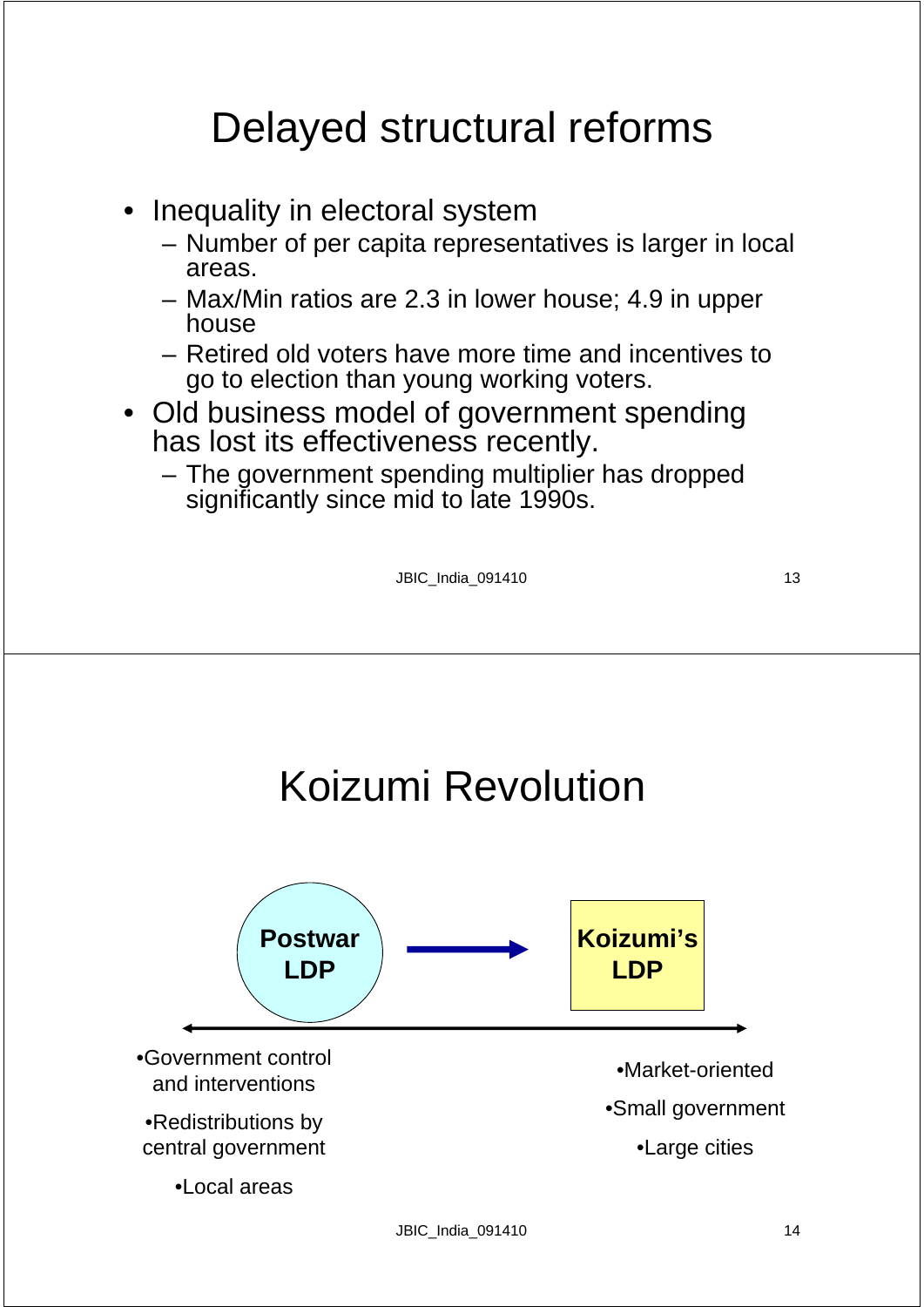# Economic side of Koizumi's structural reform

- Japanese neoliberalism revolution:
	- Followed *Thatcherism* in UK and *Reaganomics* in US in 1980s.
- Structural reform toward more market-based economy and small government.
	- Privatization of postal services
	- The reform of medical service, pension system, and public health insurance system
	- Fiscal reconstruction
	- Consolidations and downsizing of public financial institutions (including JBIC)

JBIC\_India\_091410 15

#### 3. Medium Run I: Fiscal Problem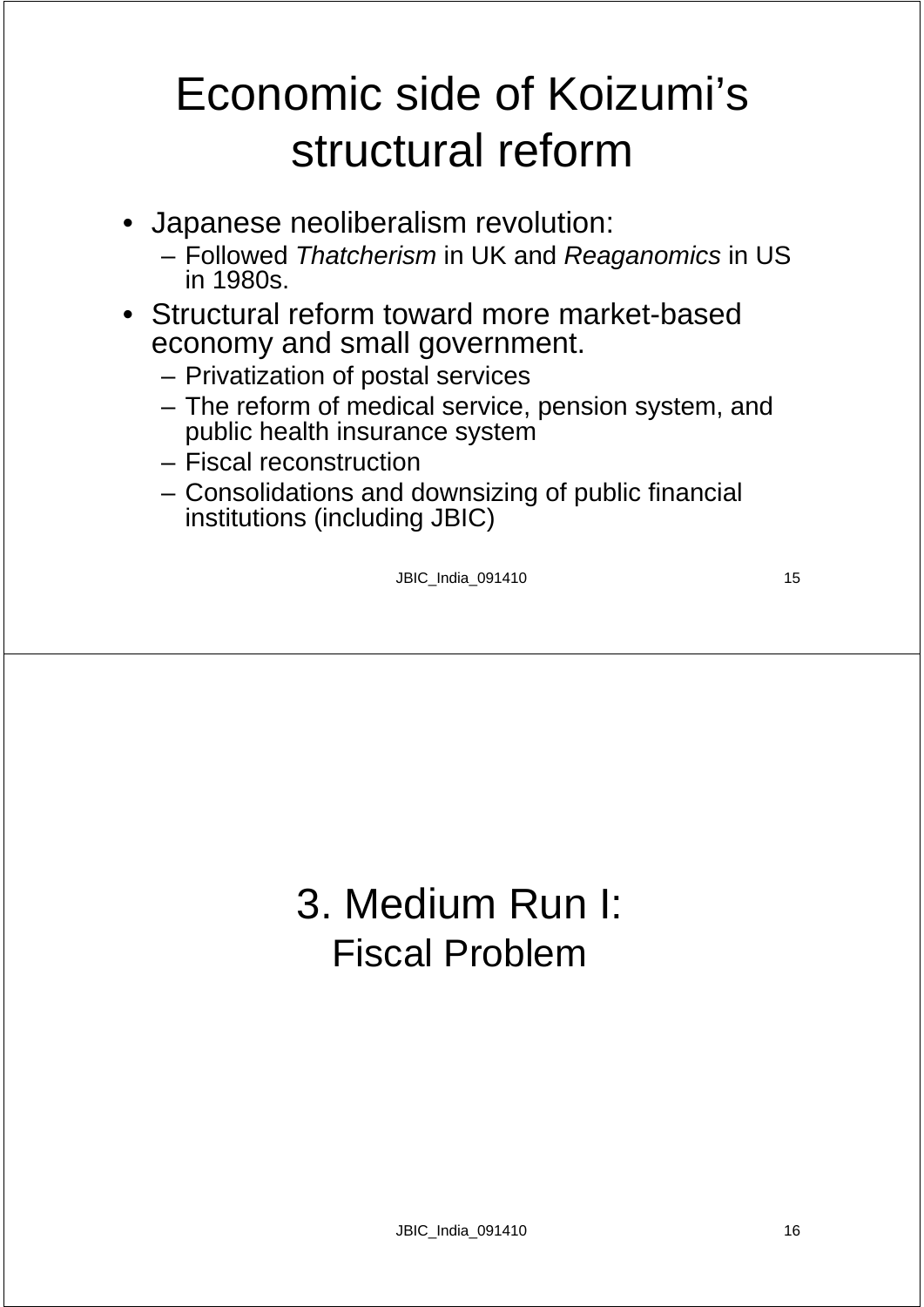# Fiscal Problem

- Japanese debt/GDP ratio is the worst among developed economies.
- Still, the possibility of fiscal crisis in next several years seems to be remote, since 95% of JGB are held by domestic investors.
- But, Japan's economy is still weak.
	- Foreign demand for Japanese exports have not fully recovered after the Lehman shock.

|           | <b>Gross National debt/GDP</b><br>$(2010, \text{OECD})$ | <b>Net External Position /GDP</b><br>(2008/9, BOJ) |
|-----------|---------------------------------------------------------|----------------------------------------------------|
| Japan     | 199.2 $(\%)$                                            | 56.1 $(\% )$                                       |
| <b>US</b> | 89.6                                                    | $\Delta$ 24.0                                      |
| <b>UK</b> | 82.3                                                    | $\Delta$ 13.1                                      |
| Germany   | 80.9                                                    | 37.3                                               |
| France    | 93.8                                                    | $\Delta$ 19.1                                      |
| Italy     | 132.0                                                   | $\Delta$ 19.2                                      |
| Greece    | 129.1                                                   | $\Delta$ 86.0                                      |
| Ireland   | 82.9                                                    | $\Delta$ 274.1                                     |
| Spain     | 72.8                                                    | $\Delta$ 93.6                                      |
| Portugal  | 95.0                                                    | $\Delta$ 112.0                                     |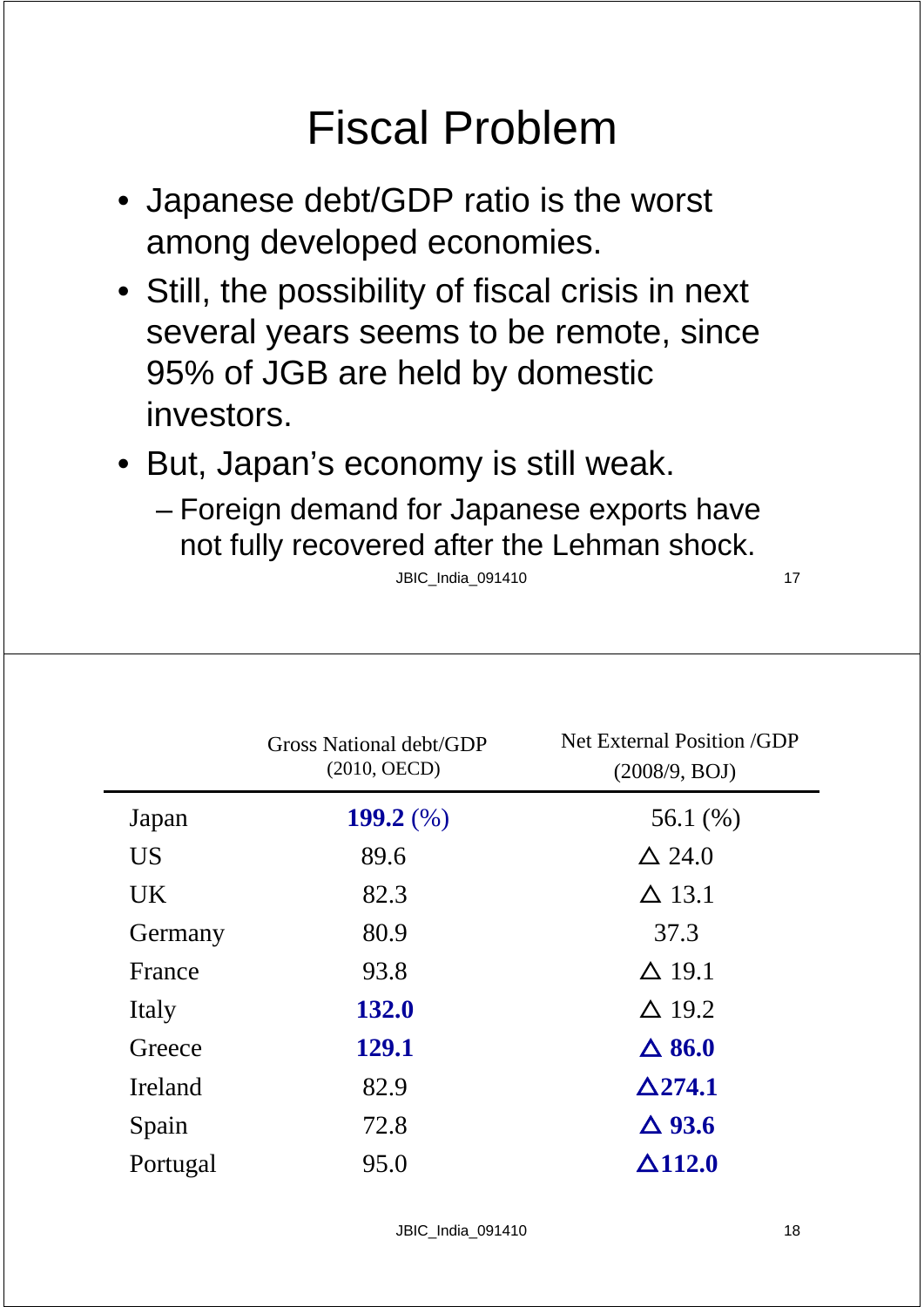# Fiscal Problem (cont'd)

- Have to balance between short-run economic stimulus and long-run sustainability.
	- Obvious, but very difficult task.
- Have to avoid creating unnecessary distortions by fiscal stimulus.
	- Recent research on US Great Depression (eg. Cole and Ohanian 1999, 2002) suggest that "*New Deal policies toward monopoly and the distribution of income created distortions and prolonged the Great Depression."*
- Intergenerational inequality is also important.

JBIC\_India\_091410 19

### 3. Medium Run II: International Trade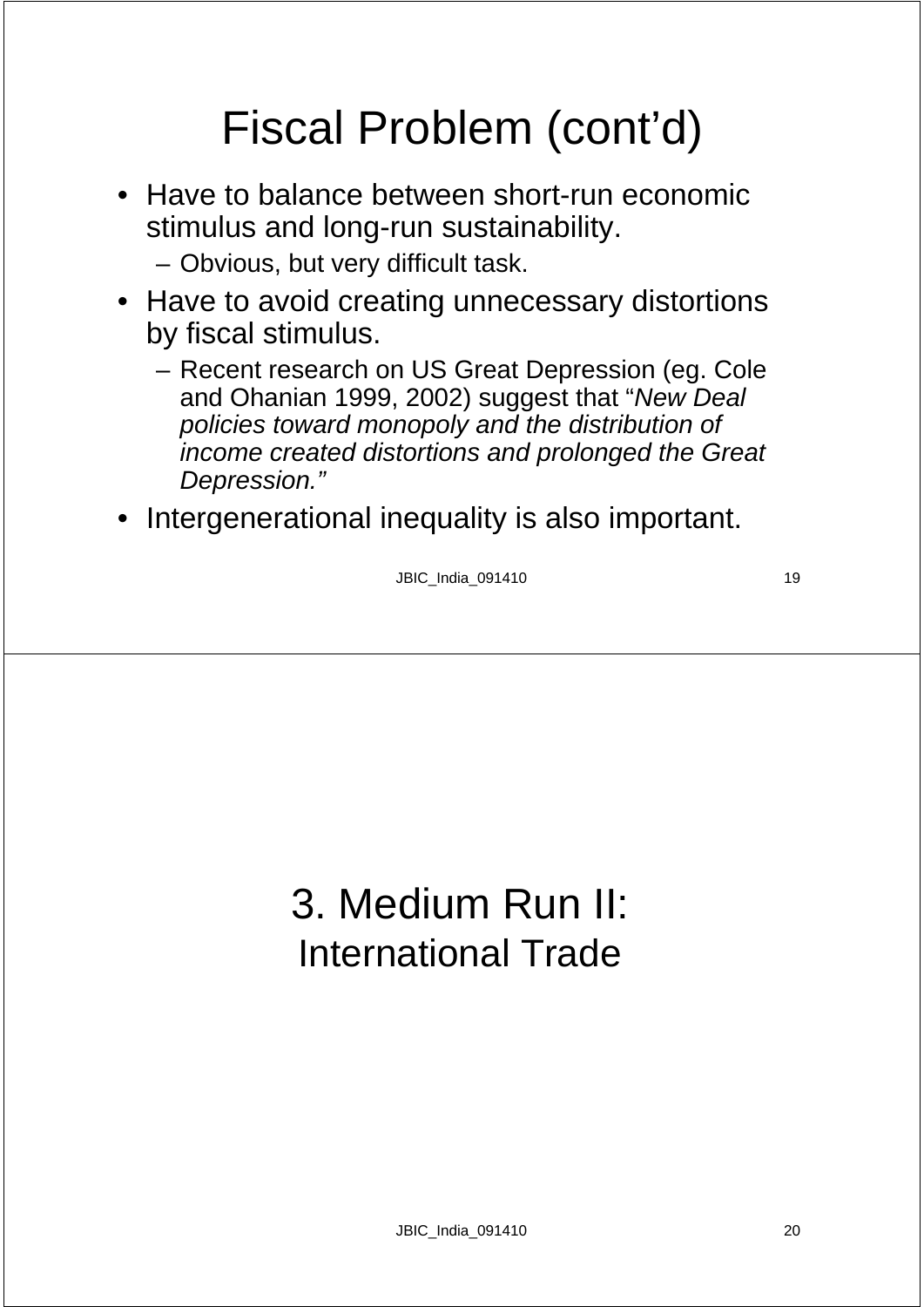#### Trade collapse and the recession after the global financial crisis

- Japan was relatively unharmed from the initial shock of global financial crisis.
- A significant decline of export demand hit the country so hard from the last quarter of 2008.

JBIC\_India\_091410 21

Background: Japan's dependence to international trade had been increasing through 2000s $0.22$  $0.2$ 0.18  $0.16$  $0.14$ Export/GDP  $012$  $01$  $0.08$  $0.06$ Import/GDP 0.04  $0.02$  $\cap$ 1980 1985 1990 1995 2000 2005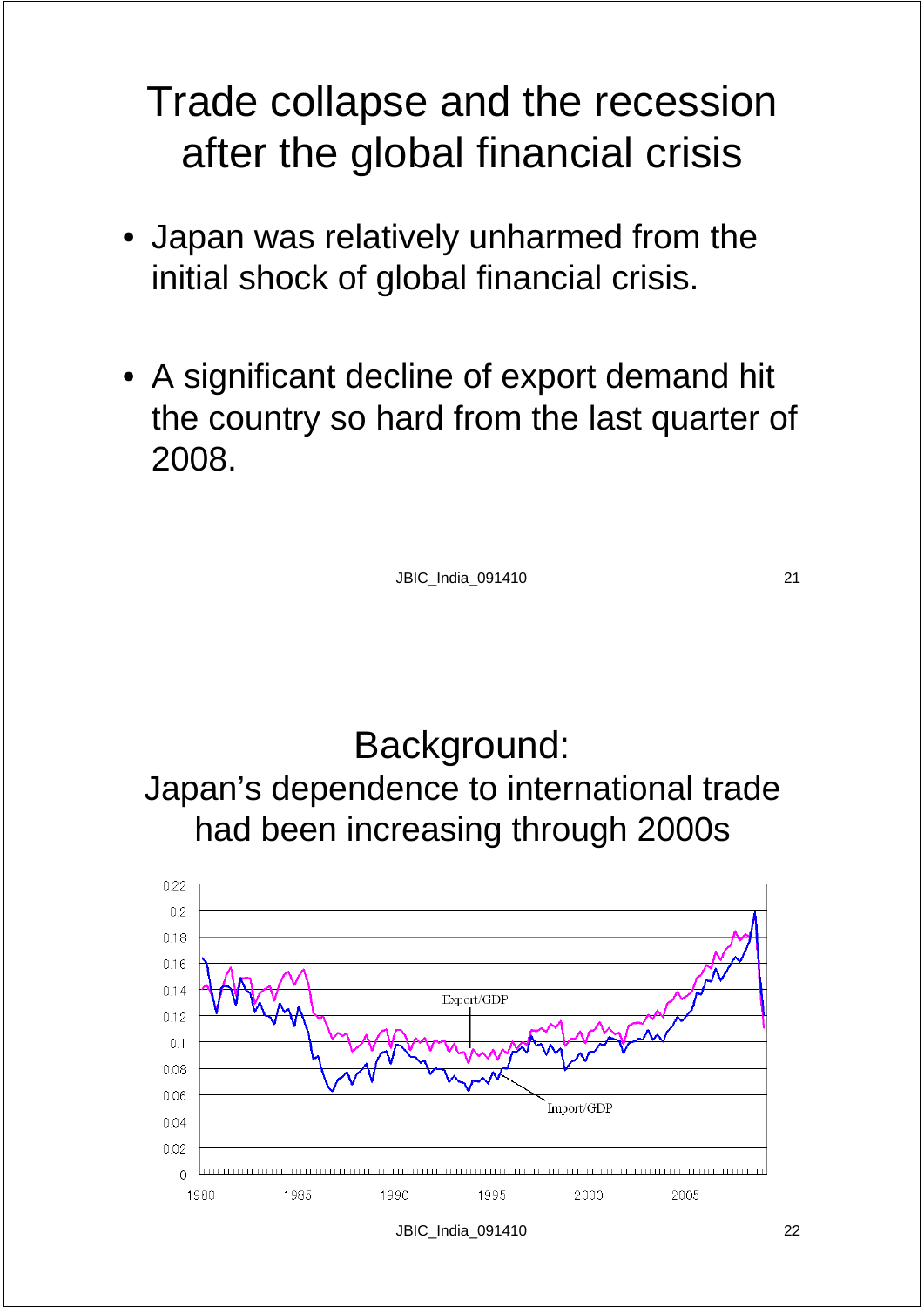# Great Trade Collapse

#### Rates of contraction from peak to trough, 2008-2009

|                | Trough<br>month | Goods exports<br>(cumulative change) | Industrial production<br>(cumulative change) |
|----------------|-----------------|--------------------------------------|----------------------------------------------|
| World          | May 09          | $\Delta$ 25%                         | $\triangle$ 13%                              |
| Industrialized | <b>May 09</b>   | $\triangle$ 24%                      | $\triangle$ 17%                              |
| <b>US</b>      | <b>May 09</b>   | $\triangle$ 23%                      | $\triangle$ 14%                              |
| Japan          | June 09         | $\triangle$ 22%                      | $\triangle$ 36%                              |
| Emerging       | Jan 09          | △ 28%                                | $\triangle$ 9%                               |

from Baldwin and Taglioni "The great trade collapse and trade imbalances," in Richard Baldwin ed., *The Great Trade Collapse: Causes, Consequences and Prospects,* A VoxEU.org Publication, 2010.

JBIC\_India\_091410 23

#### Japan's trade collapse

- **The size of the trade collapse was almost same as in other developed economies.**
- **But, Japanese output dropped more dramatically. Why?**

#### • **Compositional effect:**

- The demand shock was very large, but also focused on a narrow range of value-added activities. The production of "postponeable" goods, such as consumer durables and investment goods.
- This demand dropped immediately, reducing demand for all related intermediate inputs (parts and components, chemicals, steel, etc).
- They were main Japanese exports.

#### • **Japanese yen appreciated**

- Against almost any other currencies.
- In contrast, Korean won sharply depreciated.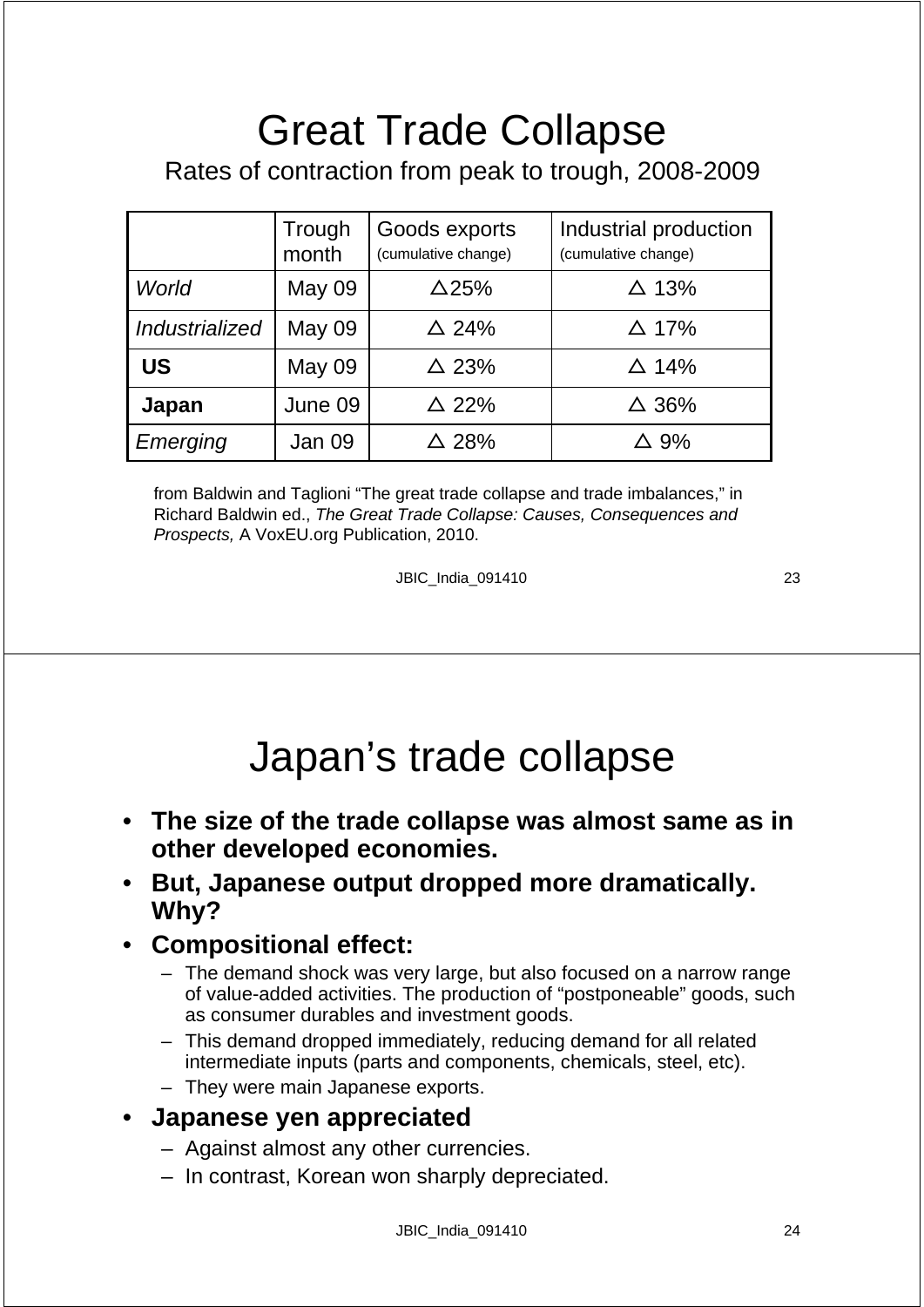#### Sharp decline in Japanese durable good exports



#### Real Effective Exchange Rate

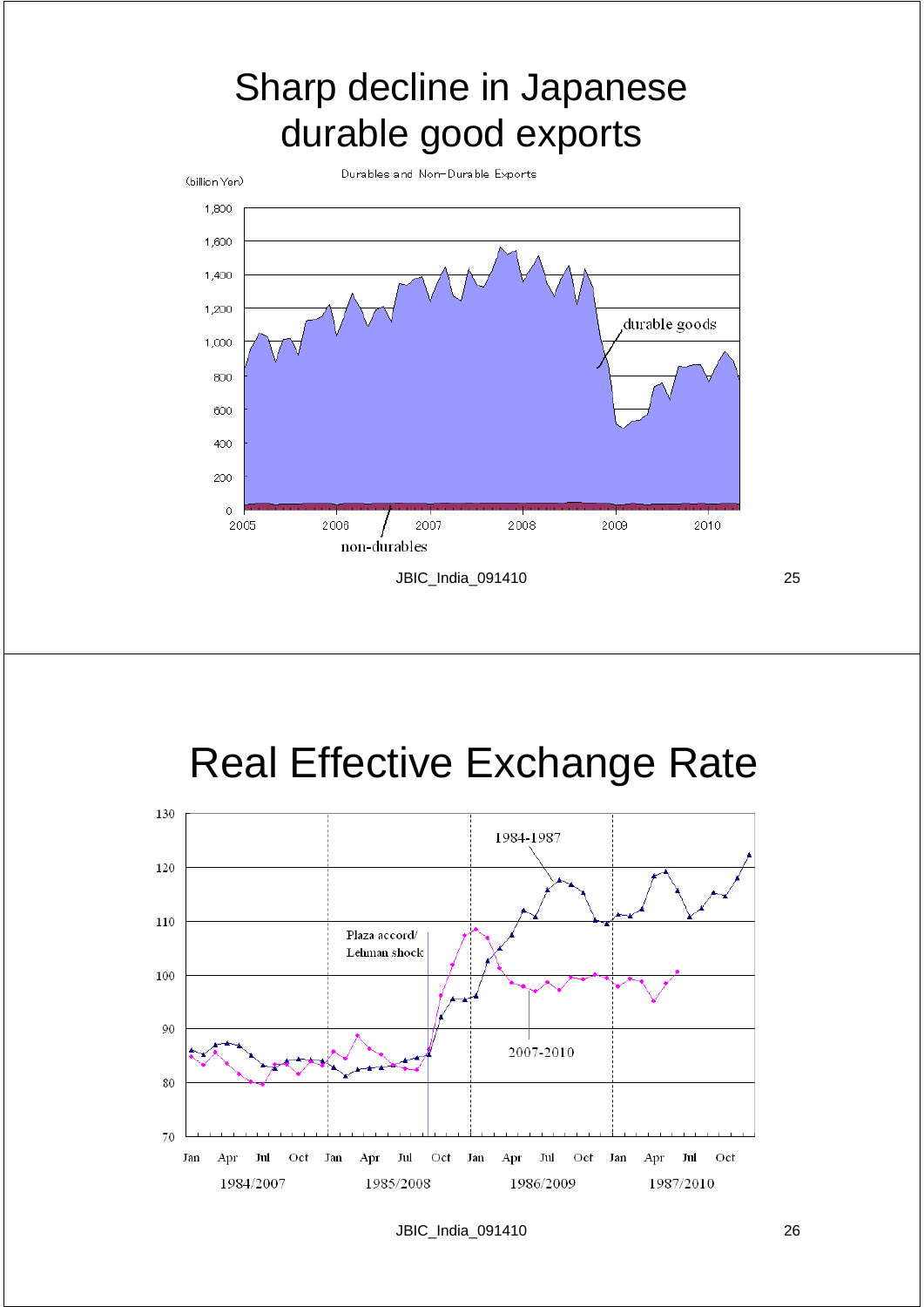#### Japan's export decline in 2008-2009

- Obviously, there was a FX rate shock too.
- But, it was mostly a demand (quantity) shock.
- When the foreign demand rebounded, Japanese export sharply recovered too.
	- Perhaps, large negative demand shock was the result of consumers' increased uncertainty.
	- However, it is difficult to imagine that US and European demand for Japanese exports will bounce back to the pre-crisis level in near future.

JBIC\_India\_091410 27

Nominal vs. Real Export Plaza accord vs. Lehman shockreal real  $10<sup>c</sup>$ nominal nominal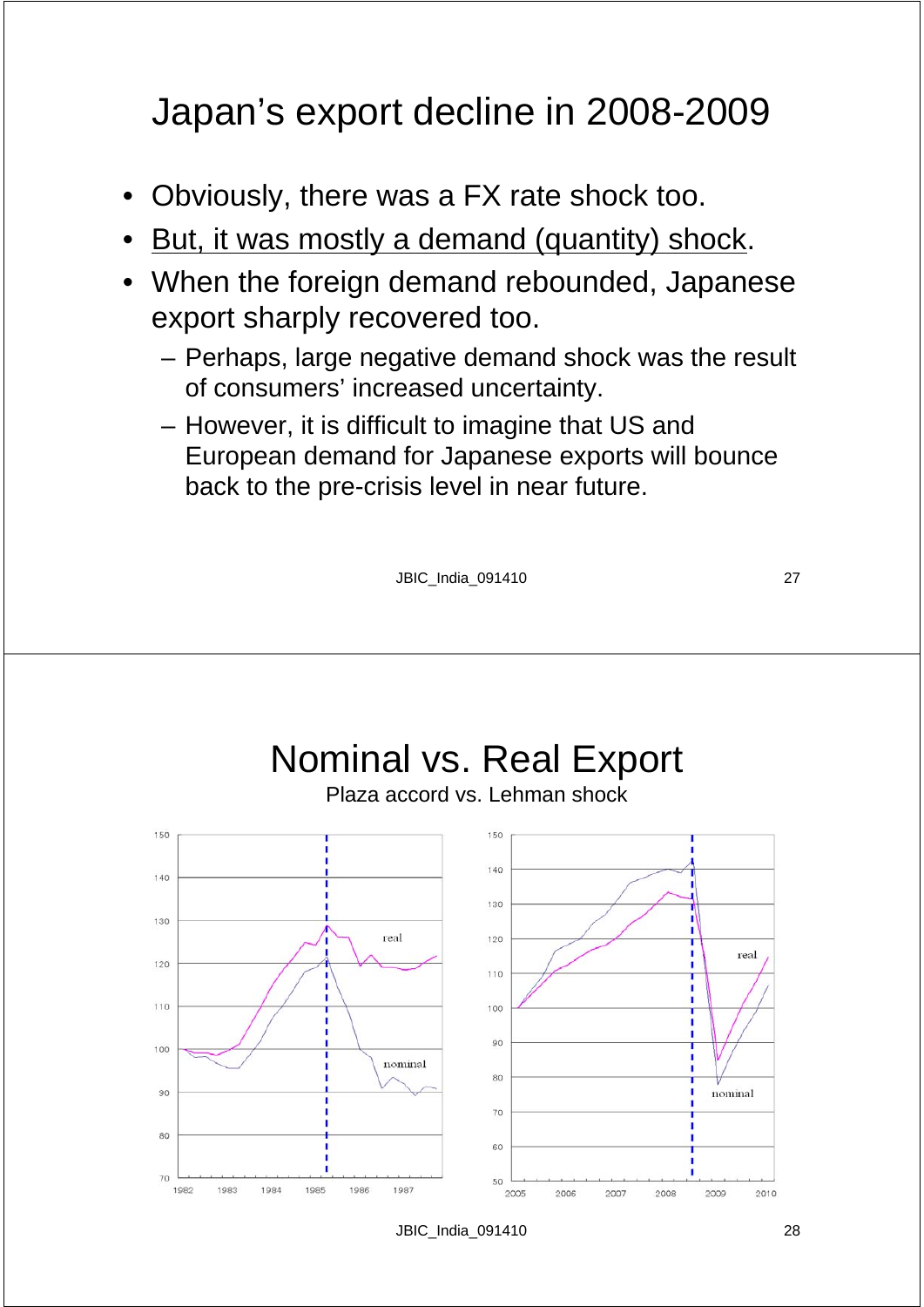# Dynamics of major OECD countries' GDP



#### JBIC\_India\_091410 29

Japan has been benefitted from its closeness to Asian economies

- E.g. Stock prices of TOYOTA and Suzuki
- For the medium-run, the export demand of Asian countries will be an important factor for Japan's recovery.
	- Has to compete with other Asian countries in the low-to-medium end product markets.